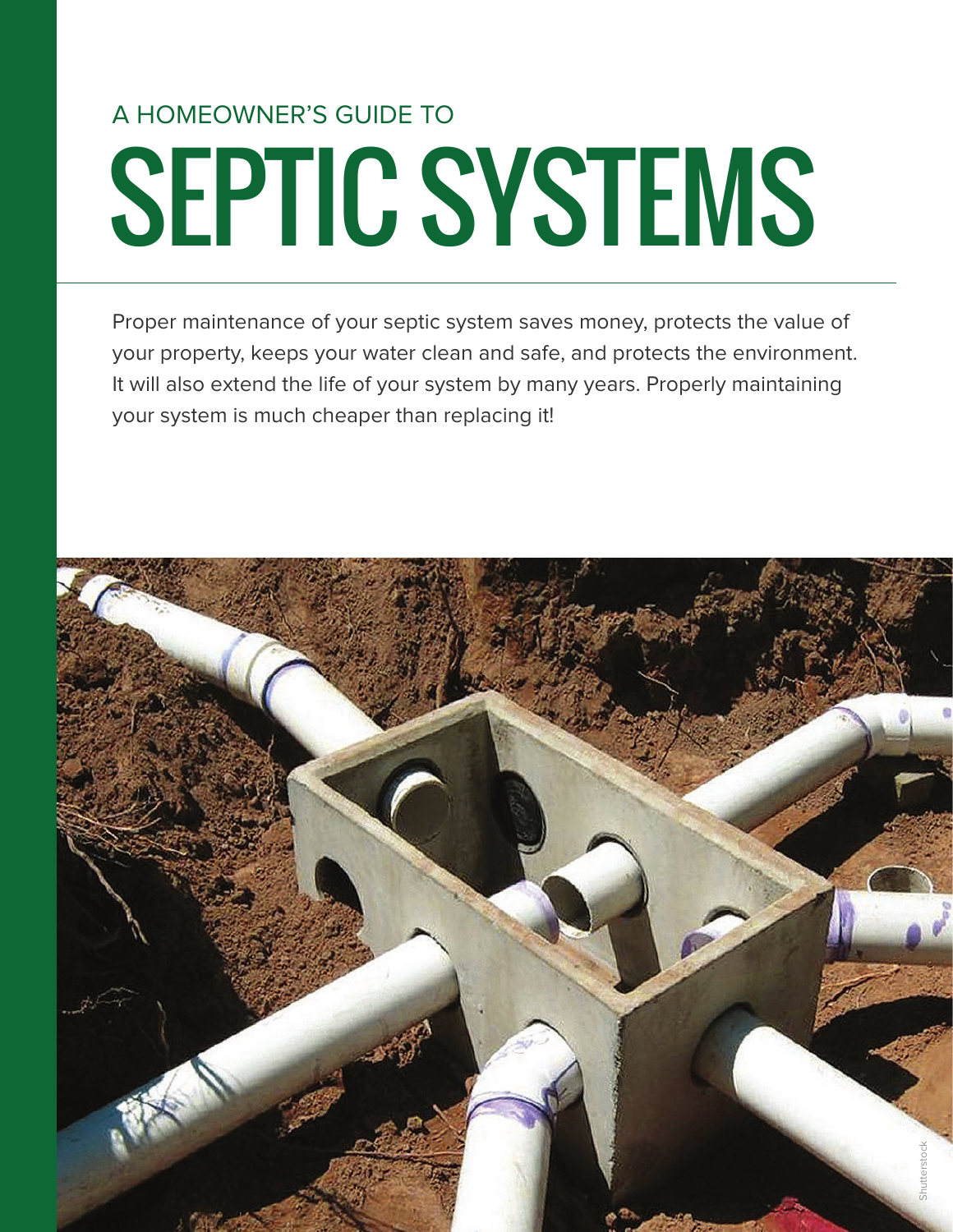# **TIPS CHECKLIST**

- Have your system inspected and pumped out by a licensed contractor as needed or every two to five years.
- $\blacktriangleright$  Use water efficiently to avoid overtaxing your system.
- Do not pour grease, fats, or harmful chemicals like paints and solvents down your drain.
- Do not flush non-water-soluble items down the toilet.
- Do not use a garbage disposal. Garbage disposals increase the amount of suspended solids which may carry over into the soil treatment area causing clogging and possible premature failure.
- Check with the local authority on how to manage discharge from water softeners or other water treatment devices.
- ◆ Do not drive or park over your soil treatment area, and only plant grass over it. Always direct roof and surface drainage away from your system.

# **HOW YOUR SEPTIC SYSTEM WORKS**

### **Septic tank Soil treatment component**

where the effluent is dispersed and treated in the soil.

After installation, you will be the owner and operator of a system that is designed to protect public health and the environment. A properly installed and operated septic system treats wastewater from your home (toilets, sinks, showers and baths, washing machines, and dishwashers) and eventually returns it to the

groundwater. Your onsite system represents a significant investment which you will want to protect.

A septic system generally consists of two main components working together to properly treat and dispose of the wastewater from your home.

# **FINDING YOUR SEPTIC SYSTEM**

Once you have determined that you have a septic system, you can find it by:

- Looking on your home's "as built" drawing. Please contact DPS to obtain this permit record.
- Checking your yard for clean-outs, lids, and manhole covers.
- Contacting a septic system service provider to help you locate it.

# **SIGNS OF TROUBLE**

- Wastewater backing up or gurgling into household drains.
- A strong odor around the septic tank or drainfield.
- Bright green, spongy grass appearing on the drainfield.
- Sewage on the ground or backing up into the house.
- The system gets waterlogged after periods of heavy rain.

If you have a septic system failure or problems with your system, please contact Montgomery County Dept. of Permitting Services Well and Septic Section by calling 240-777-0311.

either a conventional septic tank or a BAT unit.

**TRENCHES** a subsurface network of perforated pipes over a bed of stone or gravel.

#### **SEEPAGE PIT**

a large pit below ground surface constructed of concrete, brick, stone with holes on side walls allowing wastewater to seep out into surrounding soil.



**MOUND SYSTEMS** network of perforated pipes above ground surface over a stone and/or sand bed.



### **BAT UNIT** (Best Available Technology)





#### **CONVENTIONAL**



Please note: BAT units can vary in components and design